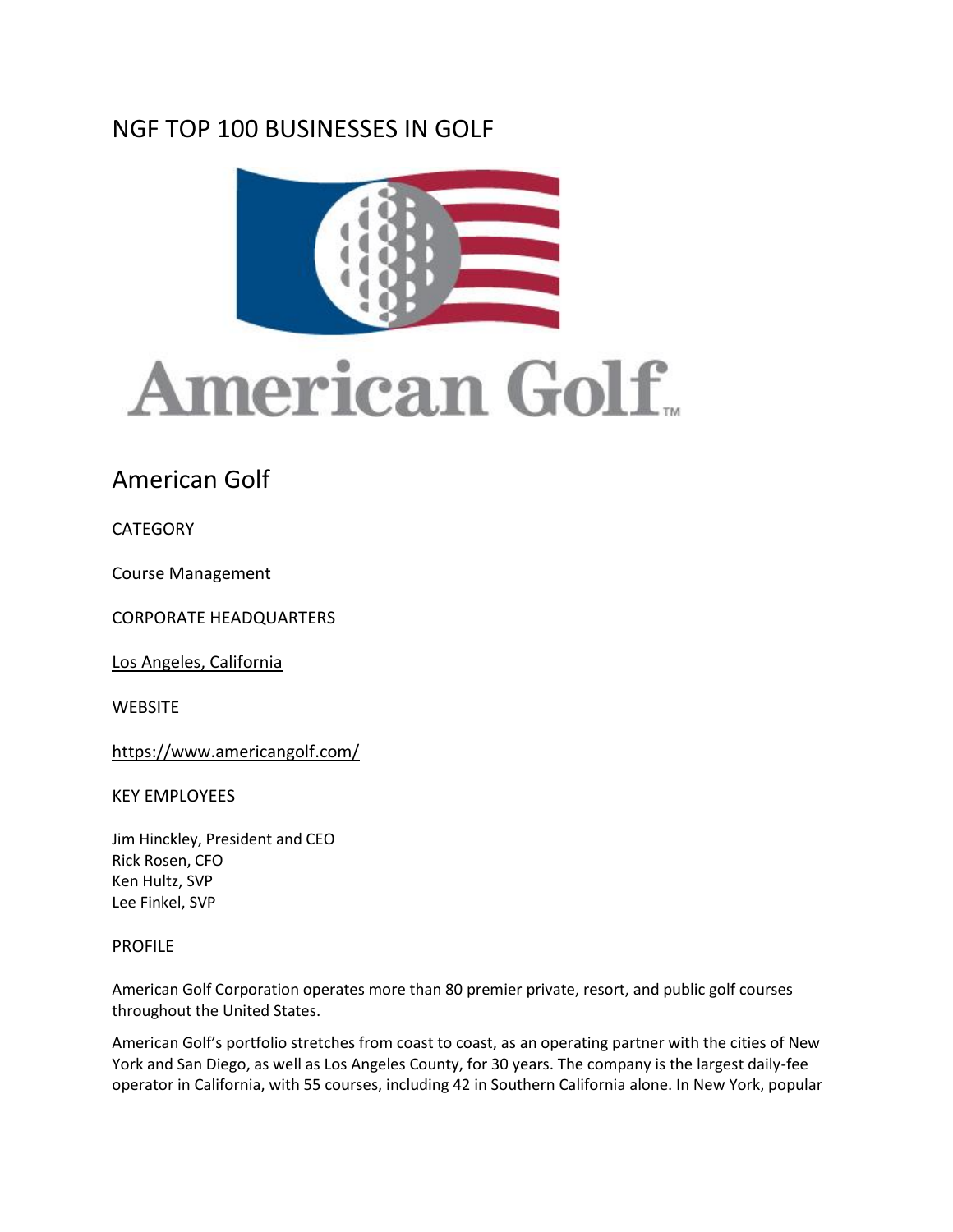city courses such as Dyker Beach, La Tourette, South Shore, Clearview Park, Pelham Bay and Split Rock are all run by American Golf.

American Golf prides itself on understanding the local demographics of the markets in which it operates, providing its customers with a variety of unique golf experiences and its partners a comprehensive database of highly targeted golfers and integrated marketing opportunities.

Based in Los Angeles, American Golf has demonstrated a commitment to both the game and the communities in which it operates. The company has been active in not only implementing environmentally responsible agronomic practices – such as efficient water usage – but works to strengthen and develop community ties by offering numerous participation opportunities, including discounts and clinics for juniors, women, low-income families and military members. American Golf is a partner of The First Tee, helping support the future of golf through its junior programs and supports local charities through its Golf Gives Back campaign.

With a diverse and deep portfolio of courses, American Golf has invested millions of dollars to enhance its technologies – among them electronic tee sheets, online tee time reservations, and multi-platform marketing that includes user-friendly websites for each of its public and private properties, as well as website specialized for private events and tournaments.



Lely Resort Golf and Country Club in Naples, Florida

The properties affiliated with American Golf benefit from economies of scale, as the company's purchasing power provides customers with the latest in equipment, merchandise and food & beverage through long-standing relationships and national accounts with suppliers such as Titleist, TaylorMade, Nike, adidas, Sysco, Coca-Cola, Toro and E-Z-GO.

American Golf also operates an online tee-time website, [golfzing.com,](http://golfzing.com/) that provides members of its clubs with discounted rates, an interactive golf community and events.

## NGF Takeaways

American Golf is one of the top five management companies in golf and brings a wide range of expertise and innovations to the clubs in its vast network. Over the years, it has continued to push the boundaries of innovation and technology in its golf operations, while investing significantly in its systems and properties.

American Golf also benefits from the experience of President & CEO Jim Hinckley, who has been involved in the ownership and management of more than 350 golf courses over his career. Hinckley wears multiple hats in the industry, as he also formed Century Golf Partners, which acquired the Arnold